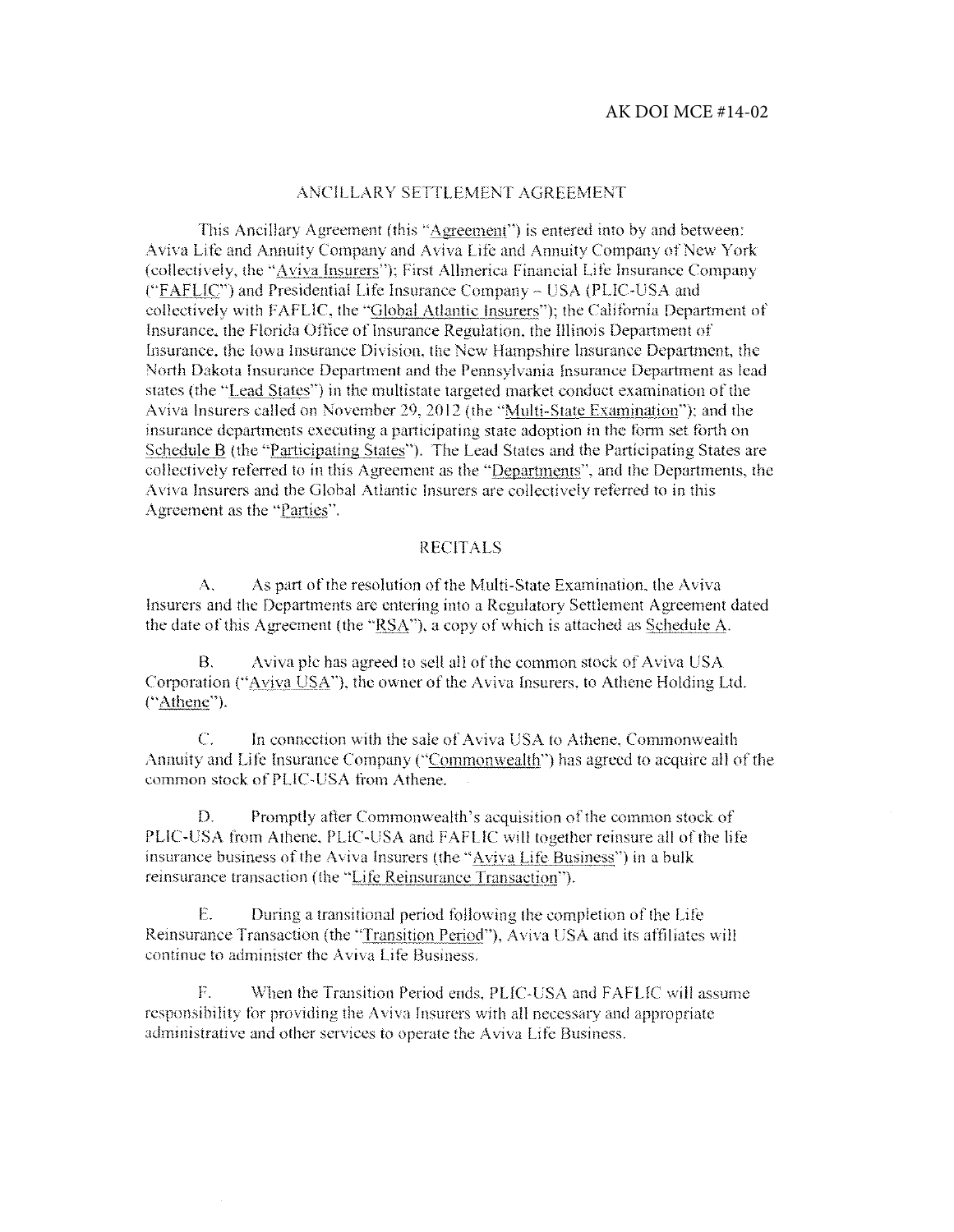G. After the Transition Period ends, and after all relevant legal requirements are satisfied, a portion of the in-force life insurance policies of the Aviva Insurers will be novated either to PLIC-USA or to FAFLIC (the "Novation Transaction").

1-1. In light of the Lifo Reinsurance Transaction and the Novation Transaction. the Parties wish to clarify the extent of the rights and obligations of the Global Atlantic Insurers under the RSA.

The Parties agree as follows:

- I. Defined Terms. Capitalized terms used in this Agreement without definition have the meanings assigned to them in the RSA.
- Effective Date. The date on which this Agreement takes effect (the "Effective  $2.$ Date") shall be the same date on which the RSA takes cffoct in accordance with its terms.
- 3. Compliance with the RSA. Eolfowing the Transition Period. in the course of performing their respective obligations under the transaction agreements that govern the Life Reinsurance Transaction and the Novation Transaction. each of the Glohal Atlantic Insurers assumes all rights and obligations set forth in the RSA, including but not limited to those listed below in Section 4 of this Agreement. insofar as such obligations relate to the Aviva Life Business: provided that the Global Atlamie Insurers assume no responsibility for satisfying any of the payment obligations set forth in Section 5 of the RSA.

#### 4. Regulatory Oversight.

a. The Departments acknowledge that. following the Transition Period. when PUC-USA and FAFUC assume responsibility under the transaction agreements governing the Life Reinsurance Transaction for providing all necessary and appropriate administrative and other services to operate the Aviva Life Business. PLIC-USA and FAFUC will be completely and solely responsible for complying with the RSA insofar as it relates to the Aviva Life Business. The Departments further acknowledge that the Aviva Insurers shall have no obligations under the RSA for any Aviva Life Business following the Transition Period. The Parties acknowledge that the length of the Transition Period for each particular product type that is included in the Aviva Life Business may be different. The Transition Period for a particular product type will end once the preparation and other work required in order for PUC-USA or FAFUC to administer the product type has been completed. The Lead States wiII be notified in writing by the Aviva Insurers and the Global Atlantic Insurers when the Transition Period for a particular product type has ended.

 $\bar{\bar{z}}$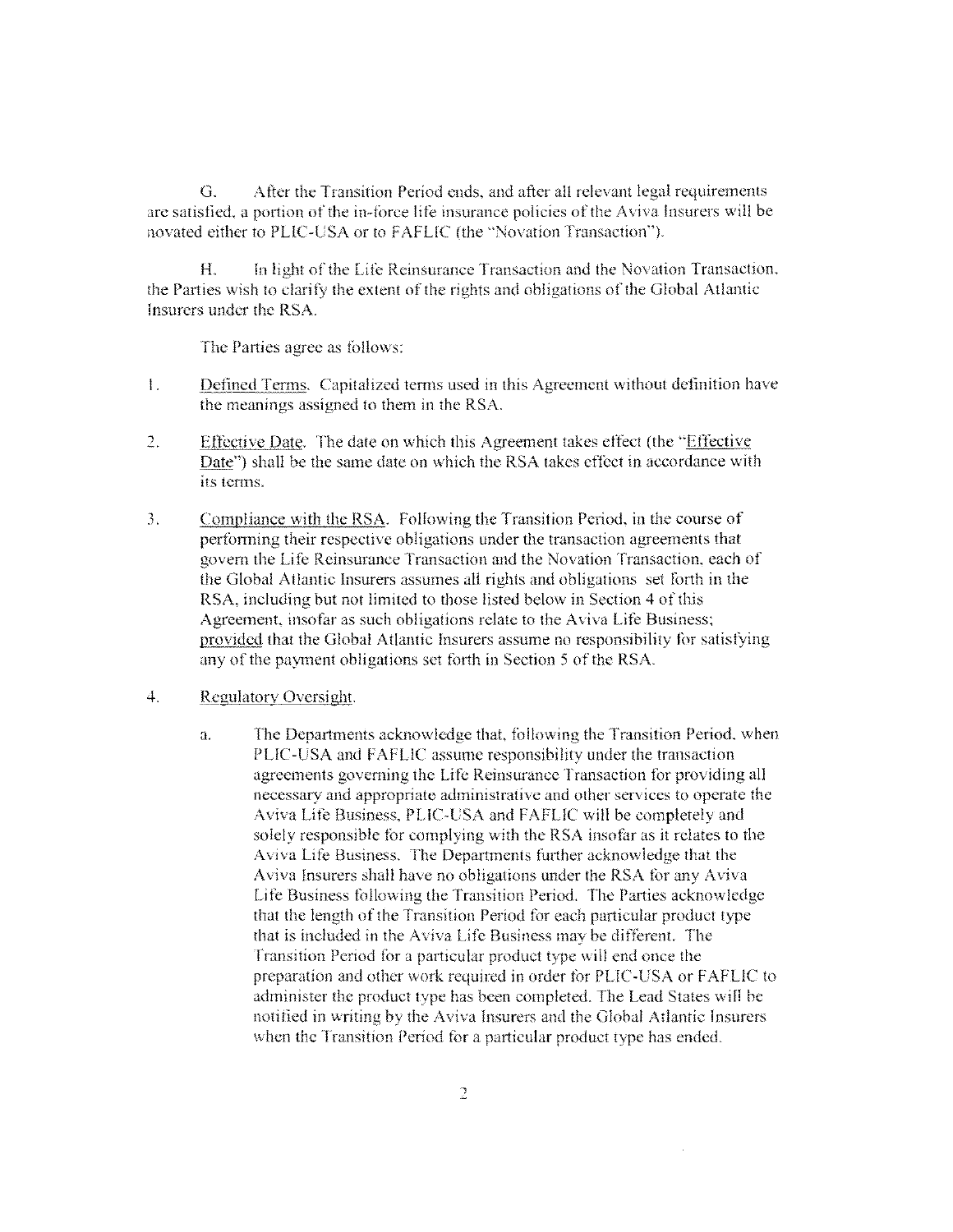- b. Any of the Global Arlantic Insurers may petition a Department to terminate or modify this Agreement in that jurisdiction. Such petition may include. but not be limited to. the grounds that the Agreement's terms. in whole or in part. are inconsistent with the statutes. rules or regulations then in effect in that jurisdiction. A Department shall not unreasonably withhold its consent to the relief requested by any of the Global Atlantic Insurers in the petition,
- c. If the jurisdiction of any Department adopts any Insurance Law addressing insurance companies' use of the DMF (or its equivalent) in connection with insurance companies' procedures concerning the payment of Proceeds to Beneficiaries, then the Global Atlantic Insurers' compliance with the terms of such Insurance Law of that jurisdiction after the Effective Date shall be deemed to comply with those terms of this Agreement (i) which relate solely to the use of the DMF: and (ii) for the purposes of compliance herewith for that jurisdiction alone.
- d. To the extent permitted by applicable law, each Department shall accord confidential treatment as to the work papers, recorded infonnation, documents, copies of work papers. and documents produced by, obtained by or disclosed by the Global Atlantic Insurers or the A viva Insurers. and to the information contained therein.
- 5. Miscellaneous.
	- a. This Agreement is an agreement solely between the named Parties as defined above, and no other person or entity shall be deemed to obtain or possess any enforceable rights against the Aviva Insurers or the Global Atlantic Insurers as a third party beneficiary or otherwise as a result of this Agreement. The Parties agree that this Agreement is not intended to and shall not confer any rights upon any other person or entity and shall not be used for any other purpose. Nothing in this Agreement shall be construed to provide a private right of action to any person or entity not a Party to this Agreement, nor shall this Agreement he deemed to create any intended or incidental third party beneficiaries, and the matters herein shall remain within the sole and exclusive jurisdiction of the Departments.
	- b. This Agreement contains the entire agreement between the Parties regarding the claims settlement practices, procedures. policy administration relating to the matching of Insureds included in the Aviva Life Business against the DMF or any similar database. There are no other understandings or agreements, verbal or otherwise, between the Parties with respect to the subject matter of the Multi-State Examination. this Agreement or the RSA, except as set forth herein. In entering into this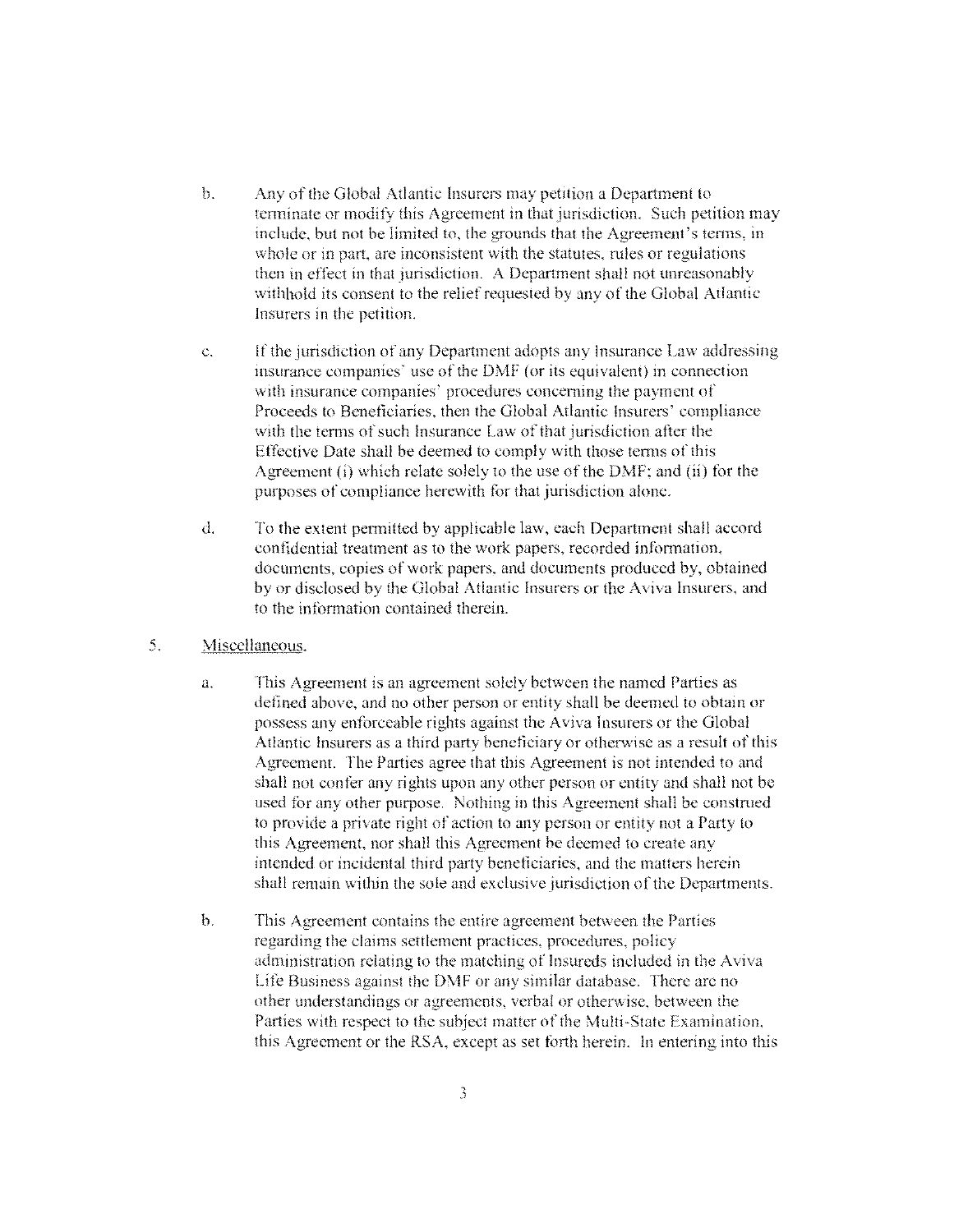Agreement, no Party has relied on a representation not set forth herein.

- e. Neither this Agreement, nor any of the communications or negotiations leading up to this Agreement, nor any actions taken or documents executed in connection with this Agreement, is now or may be deemed in the future to be an admission or evidence of any liability or wrongdoing by the Aviva Insurers. the Global Atlantic Insurers or any of their respective current or former affiliates, subsidiaries, officers. directors, employees, agents or representatives with respect to the subject matter of the Multi-State Examination.
- d. Subject to the Global Atlantic lnsurers' performance of and compliance with this Agreement, each Department hereby releases the Global Atlantic Insurers from any and all claims, demands, interest, penalties, actions or causes of action that each Department may have by reason of any matter. cause or thing whatsoever, regarding or relating to the subject matter of the Multi-State Examination insofar as it relates to the Aviva Life Business; provided, however, that nothing herein shall preclude the Lead States from conducting subsequent Multi-State Examinations to assess the Global Atlantic Insurers' compliance with this Agreement.
- e. fn the event that any portion of this Agreement is enjoined or held invalid under the laws of a Department's jurisdiction, such enjoined or invalid portion shall be deemed to be severed only for the duration of the injunction, if applicable, and only with respect ro that Department and its jurisdiction, and all remaining provisions of this Agreement shall be given full force and effect and shall not in any way be affected thereby.
- f Nothing in this Agreement shall be construed as an admission of any Party's position as to the preemptive effect of the Employee Retirement Income Security Act of 1974, as periodically amended, or the law of the jurisdiction as applied to employment based plans.
- g. To the extent that any laws, rules or regulations are adopted by any Department, or a regulatory agency of a Department that conflict with any of the terms and conditions of this Agreement or the RSA, then the application of those affected terms and conditions shall be superseded by such laws, rules or regulations as it applies to that Department, provided that all other unaffected terms and conditions of this Agreement shall remain in full force and effect.
- h. The Parties represent and warrant that the person executing this Agreement on behalf of each Party has the legal authority to bind the Party to the terms of this Agreement.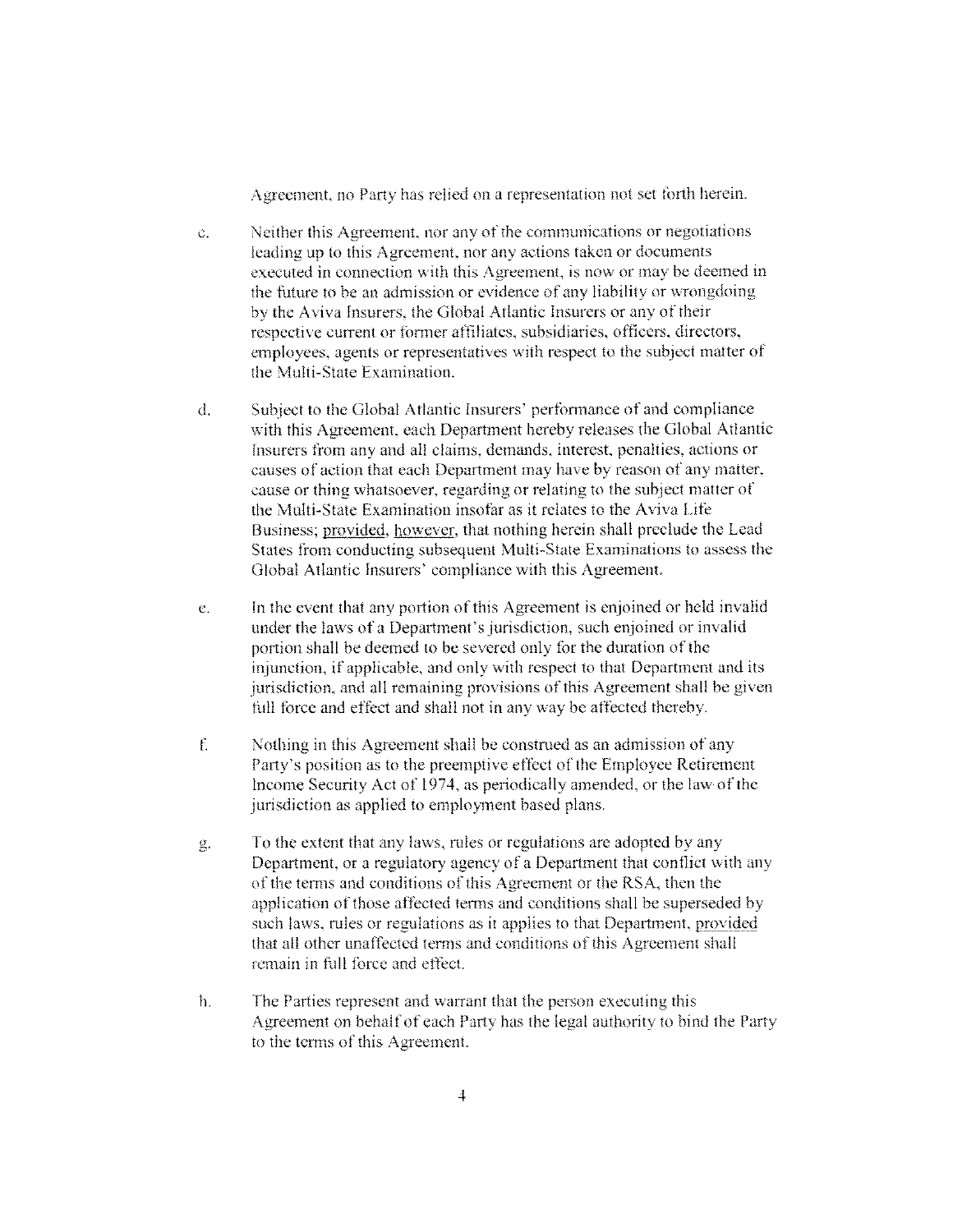i. This Agreement may be executed in counterparts. A true and correct copy nf this Agreement shall be enforceable the same as an original.

fN WITNESS WHEREOF THE PARTIES HAVE EXECUTED THIS AGREEMENT AS OF THE DATE SET FORTH AFTER EACH OF THEIR NAMES.

Signature pages immediately follow.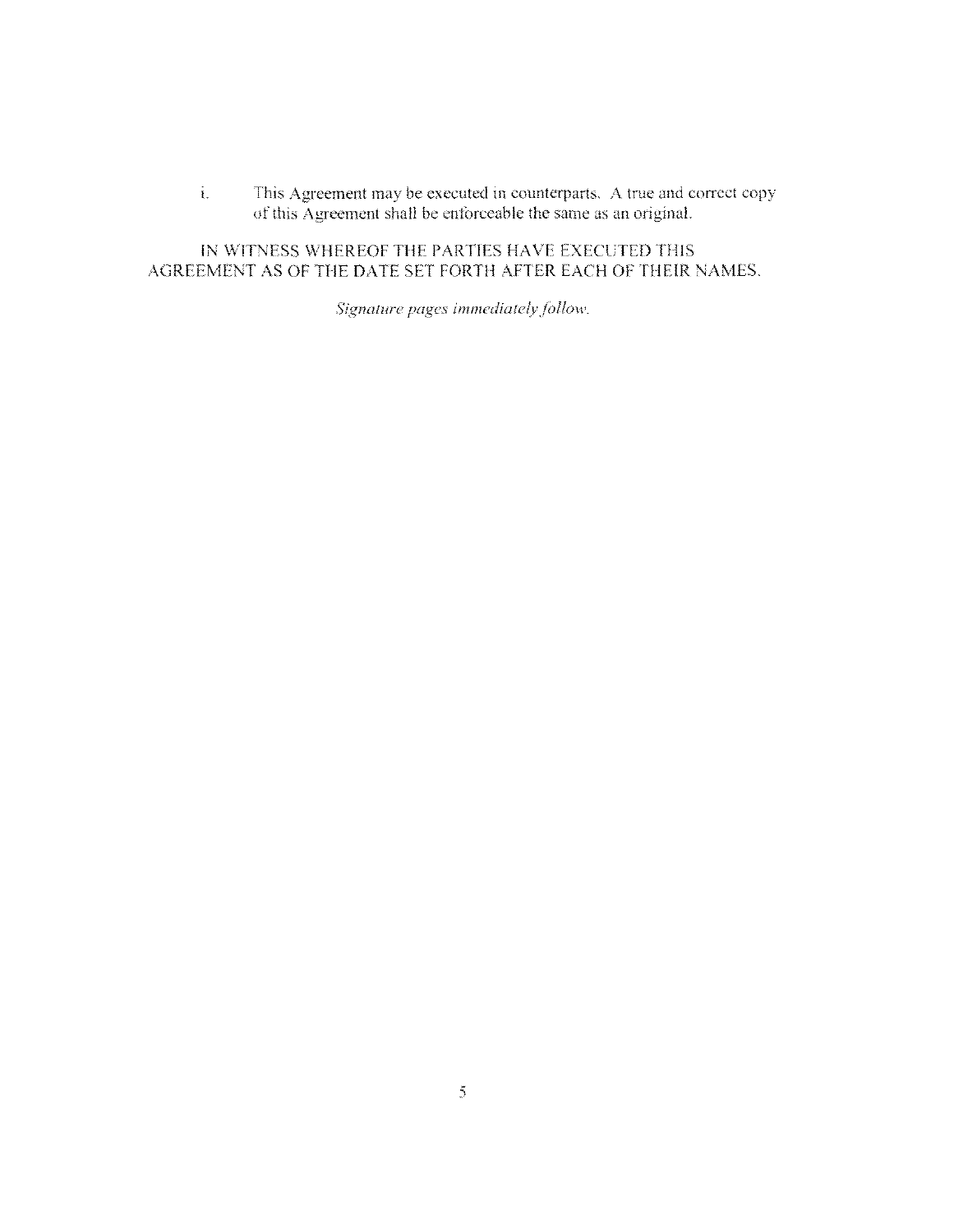#### AVIVA INSCRERS SIGNATLRE PAGE

AVIVA LIEE AND ANNUITY COMPANY Bv.

Name: Richard C. Cohan, Jr. B. Title: EVP - General Counsel & Corp. Secretary Dated:  $9 - 30 - 13$ 

AVIVA LIEE-AND ANNUITY COMPANY OF NEW YORK

 $\overline{B}V$ 

Name: Richard C. Cohan, Jr. ستنجير Title:  $EVP - General$  Counsel & Corp. Secretary Dated:  $9 - 30 - 13$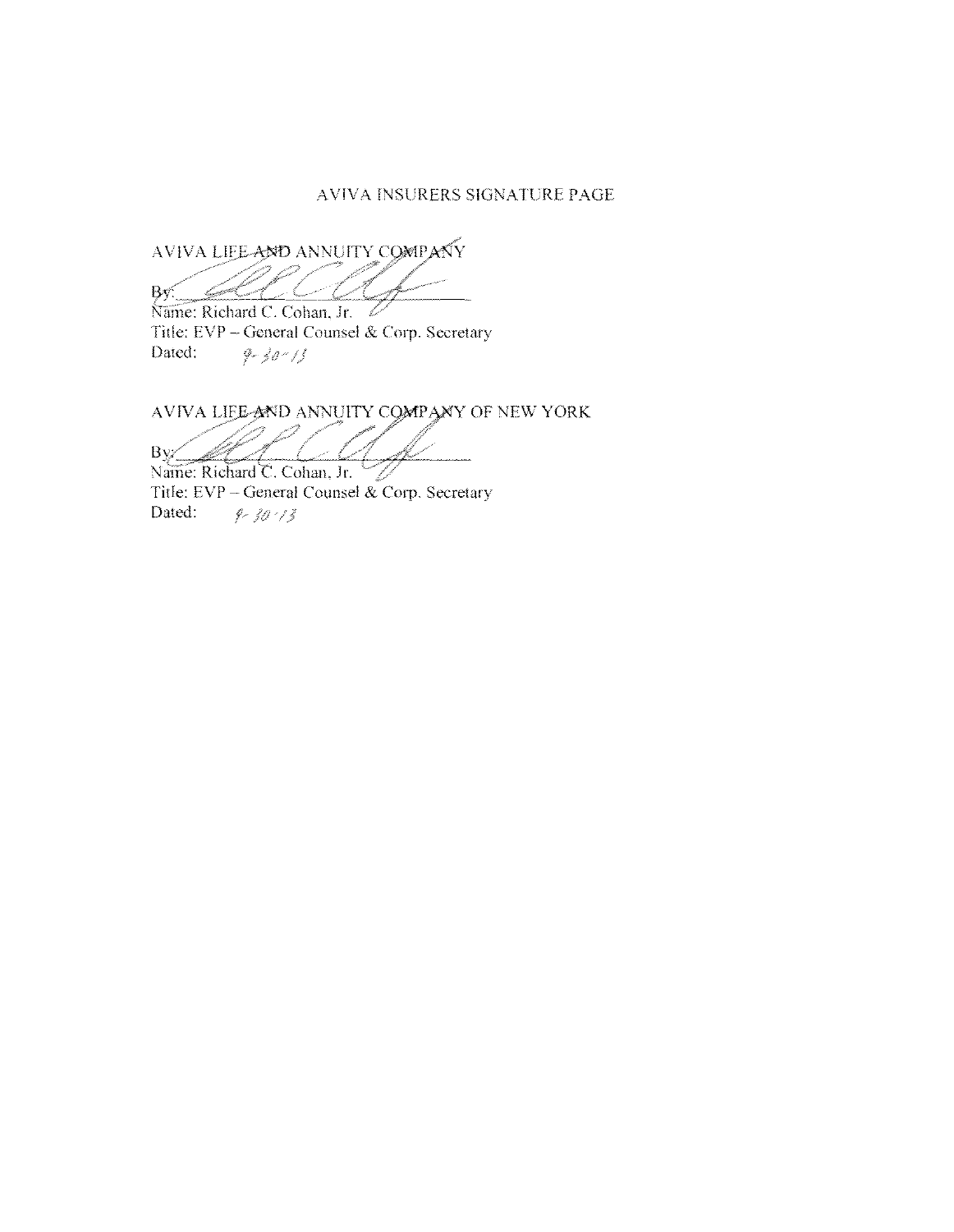#### **GLOBAL ATLANTIC INSURERS SIGNATURE PAGE**

FIRST ALLMERICA FINANCIAL LIFE INSURANCE COMPANY C<br>Zun By: Name: Sco + + D. S. Verrier Title: 5vp Geneta / Counsel + 5eg

PRESIDENTIAL LIFE INSURANCE COMPANY - USA  $\label{eq:3.1} \frac{1}{\sqrt{2}}\left( \frac{1}{\sqrt{2}}\right) \left( \frac{1}{\sqrt{2}}\right) \left( \frac{1}{\sqrt{2}}\right) \left( \frac{1}{\sqrt{2}}\right) \left( \frac{1}{\sqrt{2}}\right) \left( \frac{1}{\sqrt{2}}\right) \left( \frac{1}{\sqrt{2}}\right) \left( \frac{1}{\sqrt{2}}\right) \left( \frac{1}{\sqrt{2}}\right) \left( \frac{1}{\sqrt{2}}\right) \left( \frac{1}{\sqrt{2}}\right) \left( \frac{1}{\sqrt{2}}\right) \left( \frac{1}{\$ l<br>Sala

By: Name: Scott D. Silferman Title: Sup, acred Kourse + Secy Dated:  $\frac{7}{3}$  /(3)

Land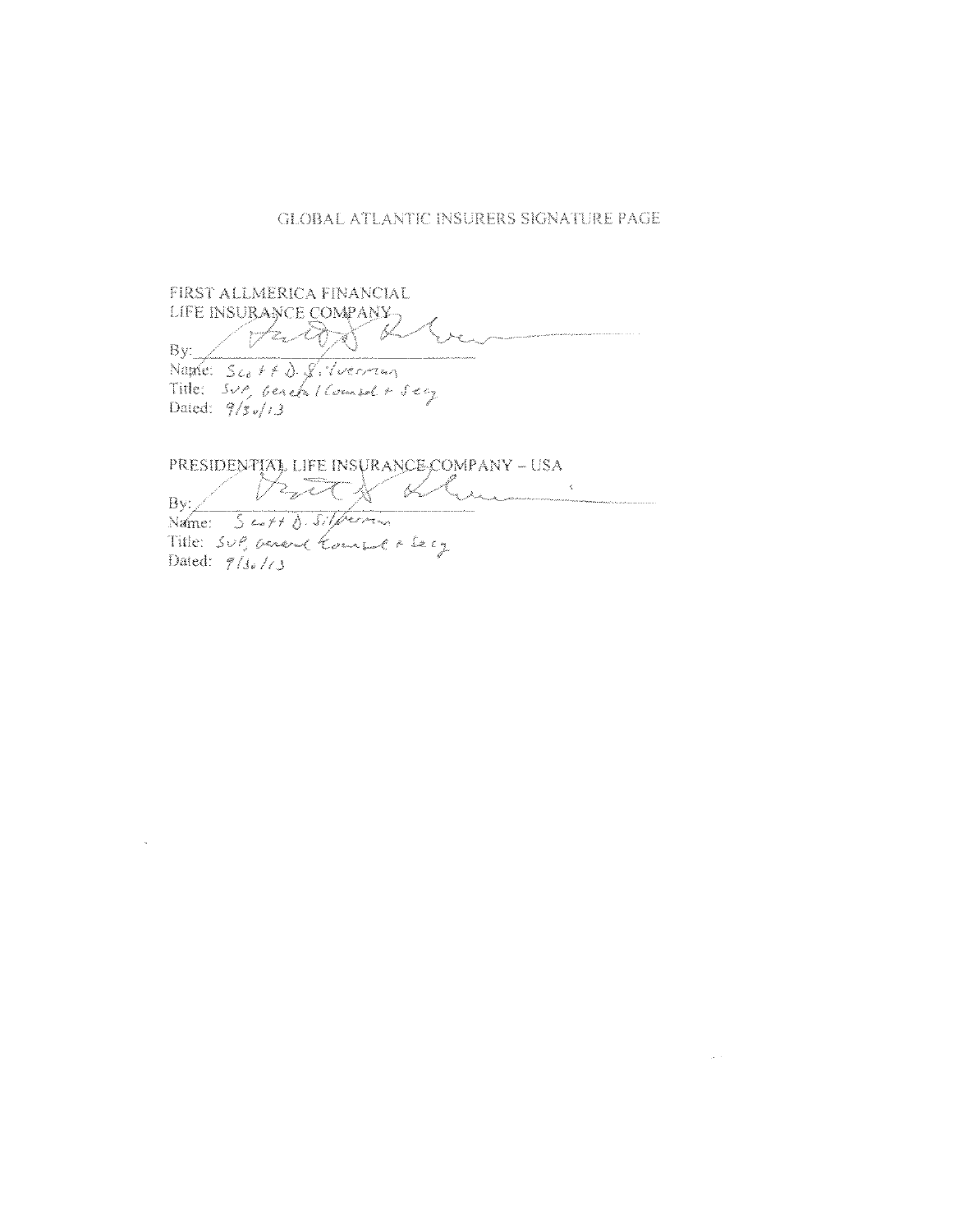FLORIDA REGULATION  $BY:$ 

Kevin m. mccarty, commissioner<br>te  $10/9$ /13

NORTH DAKOTA INSURANCE DEPARTMENT

 $BY:$ 

DATE .. *\_\_ LQ/\_C/jLl.* \_\_\_\_ \_ ADAM HAMM, COMMISSIONER DATE \_\_\_\_\_\_\_ ~

CALIFORNIA DEPARTMENT OF INSURANCE PENNSYLVANIA INSURANCE DEPARTMENT

 $\begin{tabular}{|c|c|c|c|} \hline \multicolumn{3}{|c|}{\textbf{DATE}} & \multicolumn{3}{|c|}{\textbf{DATE}} \\ \hline \multicolumn{3}{|c|}{\textbf{DATE}} & \multicolumn{3}{|c|}{\textbf{DATE}} \\ \hline \multicolumn{3}{|c|}{\textbf{DATE}} & \multicolumn{3}{|c|}{\textbf{DATE}} \\ \hline \multicolumn{3}{|c|}{\textbf{DATE}} & \multicolumn{3}{|c|}{\textbf{DATE}} \\ \hline \multicolumn{3}{|c|}{\textbf{DATE}} & \multicolumn{3}{|c|}{\textbf{DATE}}$ 

 $BY:$ 

DATE·----···-···----·

IOWA INSURANCE DIVISION

 $BY:$ 

NICK GERHART. COMMISSIONER DATE

 $BY: \begin{tabular}{cccccccccc} \multicolumn{3}{c}{\textbf{BY:}} & \multicolumn{3}{c}{\textbf{BY:}} & \multicolumn{3}{c}{\textbf{BY:}} & \multicolumn{3}{c}{\textbf{BY:}} & \multicolumn{3}{c}{\textbf{BY:}} & \multicolumn{3}{c}{\textbf{BY:}} & \multicolumn{3}{c}{\textbf{BY:}} & \multicolumn{3}{c}{\textbf{BY:}} & \multicolumn{3}{c}{\textbf{BY:}} & \multicolumn{3}{c}{\textbf{BY:}} & \multicolumn{3}{c}{\textbf{BY:}} & \multicolumn{3}{c}{\$ 

DA VE JONES, COMMISSIONER MICHAEL **F.** CONDSEDINE, COMMISSIONER DATE \_\_\_\_\_\_\_\_\_ \_

ILLINOIS DEPARTMENT OF INSURANCE NEW HAMPSHIRE INSURANCE DEPARTMENT

 $BY:$ 

ANDREW BORON, DIRECTOR ROGER A. SEVIGNY, COMMISSIONER DATE

 $\sim 10^{-1}$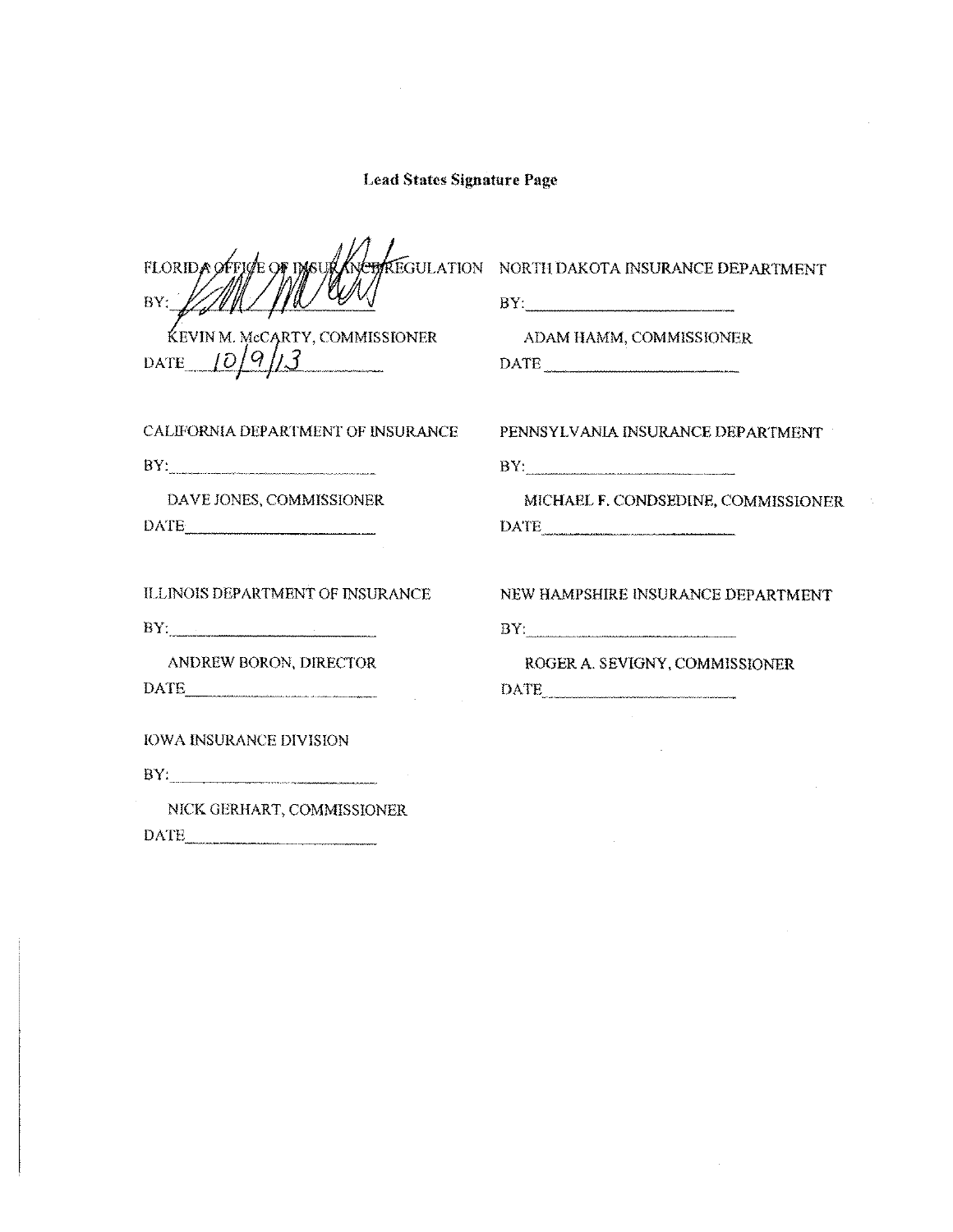| FLORIDA OFFICE OF INSURANCE REGULATION NORTH DAKOTA INSURANCE DEPARTMENT                                                                                                                                                                                                                                                                                                                                                                                                              |                                                                                                                                                                                                                                                                                                                                                                                                                                                                                                 |  |  |
|---------------------------------------------------------------------------------------------------------------------------------------------------------------------------------------------------------------------------------------------------------------------------------------------------------------------------------------------------------------------------------------------------------------------------------------------------------------------------------------|-------------------------------------------------------------------------------------------------------------------------------------------------------------------------------------------------------------------------------------------------------------------------------------------------------------------------------------------------------------------------------------------------------------------------------------------------------------------------------------------------|--|--|
| $\rm BY$ , $\sum_{n=1}^{\infty}$ , $\sum_{n=1}^{\infty}$                                                                                                                                                                                                                                                                                                                                                                                                                              |                                                                                                                                                                                                                                                                                                                                                                                                                                                                                                 |  |  |
| KEVIN M. McCARTY, COMMISSIONER<br>$\begin{tabular}{ c c c } \hline \textbf{DATE} & \textbf{0.00001} & \textbf{0.00001} \\ \hline \end{tabular}$                                                                                                                                                                                                                                                                                                                                       | ADAM HAMM. COMMISSIONER<br>$\text{DATE}$ $\bigcup$ 10/3/2013                                                                                                                                                                                                                                                                                                                                                                                                                                    |  |  |
| CALIFORNIA DEPARTMENT OF INSURANCE                                                                                                                                                                                                                                                                                                                                                                                                                                                    | PENNSYLVANIA INSURANCE DEPARTMENT                                                                                                                                                                                                                                                                                                                                                                                                                                                               |  |  |
| $\rm BY$                                                                                                                                                                                                                                                                                                                                                                                                                                                                              | BY:                                                                                                                                                                                                                                                                                                                                                                                                                                                                                             |  |  |
| DAVE JONES, COMMISSIONER                                                                                                                                                                                                                                                                                                                                                                                                                                                              | MICHAEL F. CONDSEDINE, COMMISSIONER<br>$\begin{tabular}{ c c c } \hline \multicolumn{3}{ c }{\textbf{DATE}} & \multicolumn{3}{ c }{\textbf{DATE}} \\ \hline \end{tabular}$                                                                                                                                                                                                                                                                                                                      |  |  |
| ILLINOIS DEPARTMENT OF INSURANCE                                                                                                                                                                                                                                                                                                                                                                                                                                                      | NEW HAMPSHIRE INSURANCE DEPARTMENT                                                                                                                                                                                                                                                                                                                                                                                                                                                              |  |  |
| $BY: \begin{tabular}{cccccc} \multicolumn{2}{c}{} & \multicolumn{2}{c}{} & \multicolumn{2}{c}{} & \multicolumn{2}{c}{} & \multicolumn{2}{c}{} \\ \multicolumn{2}{c}{} & \multicolumn{2}{c}{} & \multicolumn{2}{c}{} & \multicolumn{2}{c}{} & \multicolumn{2}{c}{} \\ \multicolumn{2}{c}{} & \multicolumn{2}{c}{} & \multicolumn{2}{c}{} & \multicolumn{2}{c}{} & \multicolumn{2}{c}{} \\ \multicolumn{2}{c}{} & \multicolumn{2}{c}{} & \multicolumn{2}{c}{} & \multicolumn{2}{c}{} &$ |                                                                                                                                                                                                                                                                                                                                                                                                                                                                                                 |  |  |
| ANDREW BORON, DIRECTOR<br>DATE                                                                                                                                                                                                                                                                                                                                                                                                                                                        | ROGER A. SEVIGNY, COMMISSIONER<br>$\begin{tabular}{ c c c c } \hline \multicolumn{3}{ c }{\textbf{DATE}} & \multicolumn{3}{ c }{\textbf{DATE}} \\ \hline \multicolumn{3}{ c }{\textbf{DATE}} & \multicolumn{3}{ c }{\textbf{DATE}} \\ \hline \multicolumn{3}{ c }{\textbf{DATE}} & \multicolumn{3}{ c }{\textbf{DATE}} \\ \hline \multicolumn{3}{ c }{\textbf{DATE}} & \multicolumn{3}{ c }{\textbf{DATE}} \\ \hline \multicolumn{3}{ c }{\textbf{DATE}} & \multicolumn{3}{ c }{\textbf{DATE}}$ |  |  |
| <b>IOWA INSURANCE DIVISION</b>                                                                                                                                                                                                                                                                                                                                                                                                                                                        |                                                                                                                                                                                                                                                                                                                                                                                                                                                                                                 |  |  |
| BY:                                                                                                                                                                                                                                                                                                                                                                                                                                                                                   |                                                                                                                                                                                                                                                                                                                                                                                                                                                                                                 |  |  |
| NICK GERHART, COMMISSIONER                                                                                                                                                                                                                                                                                                                                                                                                                                                            |                                                                                                                                                                                                                                                                                                                                                                                                                                                                                                 |  |  |

DATE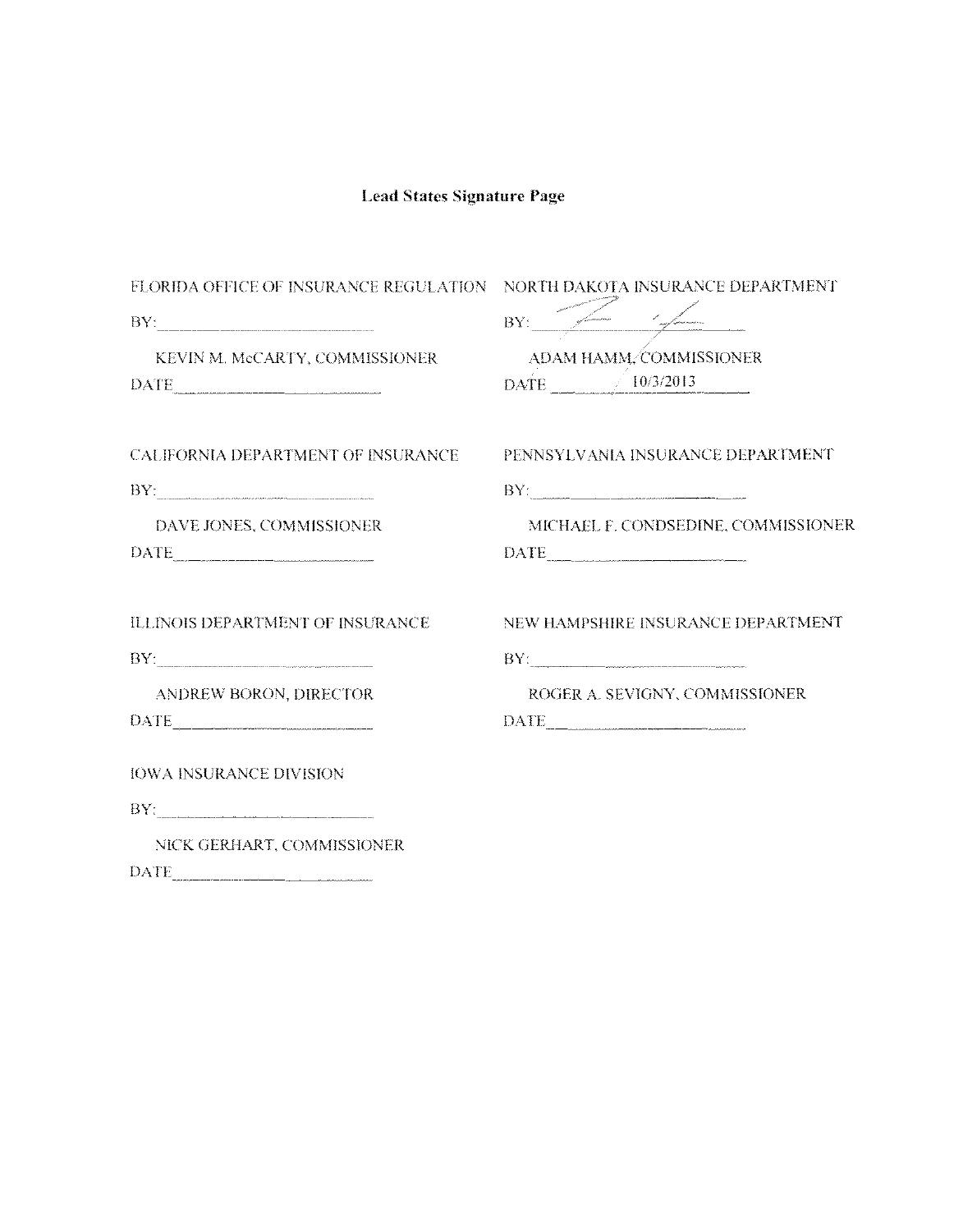| FLORIDA OFFICE OF INSURANCE REGULATION NORTH DAKOTA INSURANCE DEPARTMENT |                                                                                                                                                                                                                                                                                                                                                                                                                                                                                                                                  |  |  |
|--------------------------------------------------------------------------|----------------------------------------------------------------------------------------------------------------------------------------------------------------------------------------------------------------------------------------------------------------------------------------------------------------------------------------------------------------------------------------------------------------------------------------------------------------------------------------------------------------------------------|--|--|
| $\text{BY}_{\text{1}}$                                                   |                                                                                                                                                                                                                                                                                                                                                                                                                                                                                                                                  |  |  |
| KEVIN M. McCARTY, COMMISSIONER                                           | ADAM HAMM, COMMISSIONER                                                                                                                                                                                                                                                                                                                                                                                                                                                                                                          |  |  |
| $\text{DATE}$                                                            | $\begin{minipage}{.4\linewidth} \textbf{DATE} \end{minipage} \begin{minipage}{.4\linewidth} \textbf{DATE} \end{minipage} \begin{minipage}{.4\linewidth} \textbf{DATE} \end{minipage} \begin{minipage}{.4\linewidth} \textbf{DATE} \end{minipage} \begin{minipage}{.4\linewidth} \textbf{DATE} \end{minipage} \begin{minipage}{.4\linewidth} \textbf{DATE} \end{minipage} \begin{minipage}{.4\linewidth} \textbf{DATE} \end{minipage} \begin{minipage}{.4\linewidth} \textbf{DATE} \end{minipage} \begin{minipage}{.4\linewidth}$ |  |  |
| CALIFORNIA DEPARTMENT OF INSURANCE                                       | PENNSYLVANIA INSURANCE DEPARTMENT                                                                                                                                                                                                                                                                                                                                                                                                                                                                                                |  |  |
| BY: Jane Jane                                                            | $\mathbf{BY:}\label{eq:1}$                                                                                                                                                                                                                                                                                                                                                                                                                                                                                                       |  |  |
| DAVE JONES, COMMISSIONER                                                 | MICHAEL F. CONDSEDINE, COMMISSIONER                                                                                                                                                                                                                                                                                                                                                                                                                                                                                              |  |  |
| DATE $G - 39 - 13$                                                       | $\begin{minipage}{.4\linewidth} \textbf{DATE} \end{minipage} \vspace{-0.5mm}$                                                                                                                                                                                                                                                                                                                                                                                                                                                    |  |  |
| <b>ILLINOIS DEPARTMENT OF INSURANCE</b>                                  | NEW HAMPSHIRE INSURANCE DEPARTMENT                                                                                                                                                                                                                                                                                                                                                                                                                                                                                               |  |  |
|                                                                          | $BY:$                                                                                                                                                                                                                                                                                                                                                                                                                                                                                                                            |  |  |
| ANDREW BORON, DIRECTOR                                                   | ROGER A. SEVIGNY, COMMISSIONER                                                                                                                                                                                                                                                                                                                                                                                                                                                                                                   |  |  |
|                                                                          | $\begin{tabular}{ c c } \hline \text{DATE} & \text{\textcolor{blue}{\bf{}}.} & \text{\textcolor{blue}{\bf{}}.} \\ \hline \end{tabular}$                                                                                                                                                                                                                                                                                                                                                                                          |  |  |
| <b>IOWA INSURANCE DIVISION</b>                                           |                                                                                                                                                                                                                                                                                                                                                                                                                                                                                                                                  |  |  |
| NICK GERHART, COMMISSIONER                                               |                                                                                                                                                                                                                                                                                                                                                                                                                                                                                                                                  |  |  |

DATE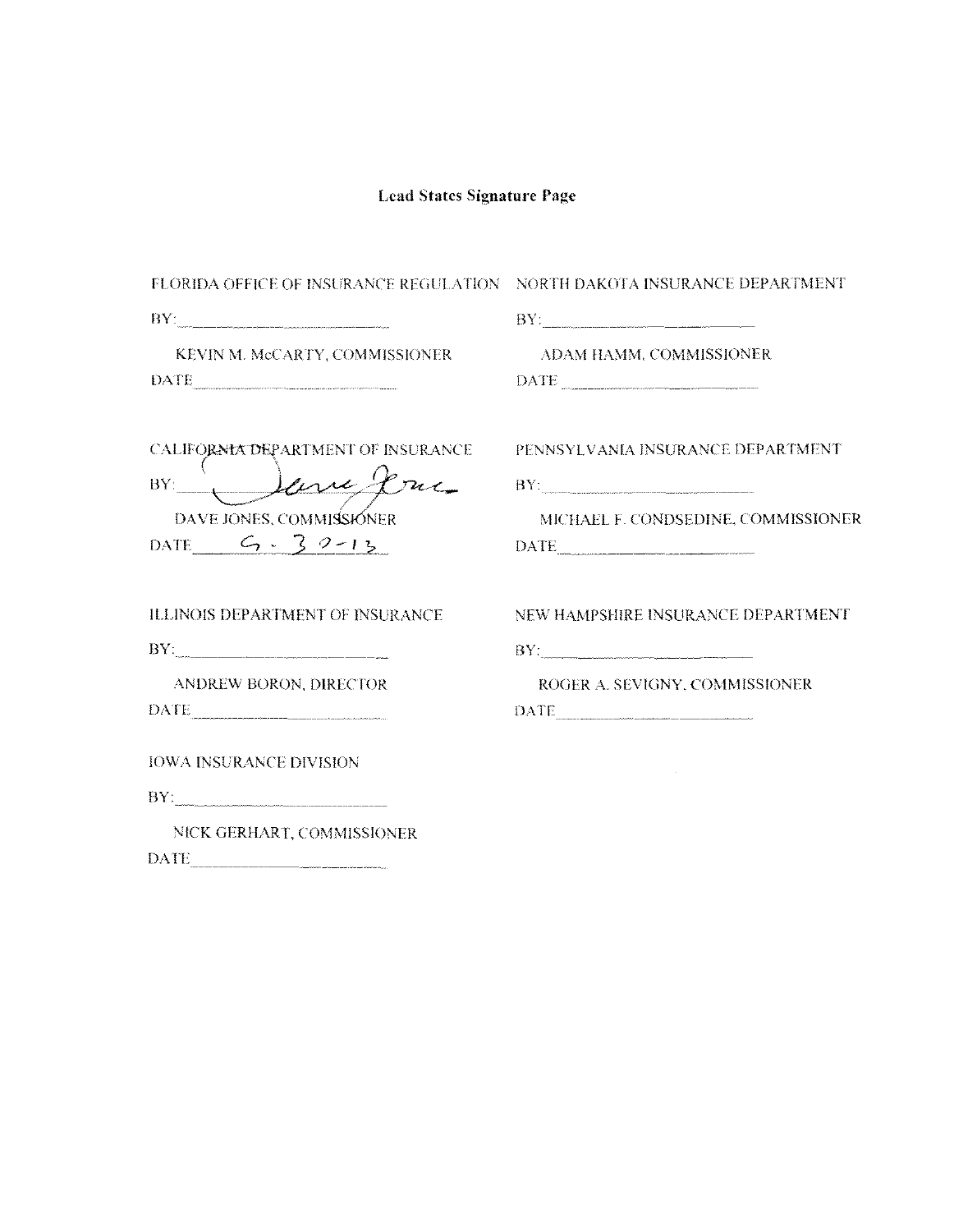$\hat{\boldsymbol{\beta}}$ 

 $\boldsymbol{\gamma}$ 

 $\langle \cdot \cdot \cdot \rangle$ 

 $\sim$ 

| FLORIDA OFFICE OF INSURANCE REGULATION .                                                                                                        | NORTH DAKOTA INSURANCE DEPARTMENT                                                                               |
|-------------------------------------------------------------------------------------------------------------------------------------------------|-----------------------------------------------------------------------------------------------------------------|
| $BY:$ . The contract of the comparative contract of the contract of the contract of the contract of the contract of $\mathcal{L}_{\mathcal{A}}$ |                                                                                                                 |
| KEVIN M. McCARTY, COMMISSIONER<br>$\text{DATE} \label{eq:1} \text{DATE}$                                                                        | ADAM HAMM, COMMISSIONER<br>DATE                                                                                 |
| CALIFORNIA DEPARTMENT OF INSURANCE                                                                                                              | PENNSYLVANIA INSURANCE DEPARTMENT<br>Wall Chradina<br>BY: M                                                     |
| DAVE JONES, COMMISSIONER<br>DATE                                                                                                                | MICHAEL F. CONDSEDINE, COMMISSIONER<br>DATE $\mathcal{O} \parallel \parallel 3$                                 |
| ILLINOIS DEPARTMENT OF INSURANCE                                                                                                                | NEW HAMPSHIRE INSURANCE DEPARTMENT                                                                              |
| BY:                                                                                                                                             | $\n  BY: \_$                                                                                                    |
| ANDREW BORON, DIRECTOR                                                                                                                          | ROGER A. SEVIGNY, COMMISSIONER<br>$\begin{minipage}{.4\linewidth} \textbf{DATE} \end{minipage} \vspace{-0.5mm}$ |
| <b>IOWA INSURANCE DIVISION</b>                                                                                                                  |                                                                                                                 |
|                                                                                                                                                 |                                                                                                                 |
| NICK GERHART, COMMISSIONER<br><b>DATE</b>                                                                                                       |                                                                                                                 |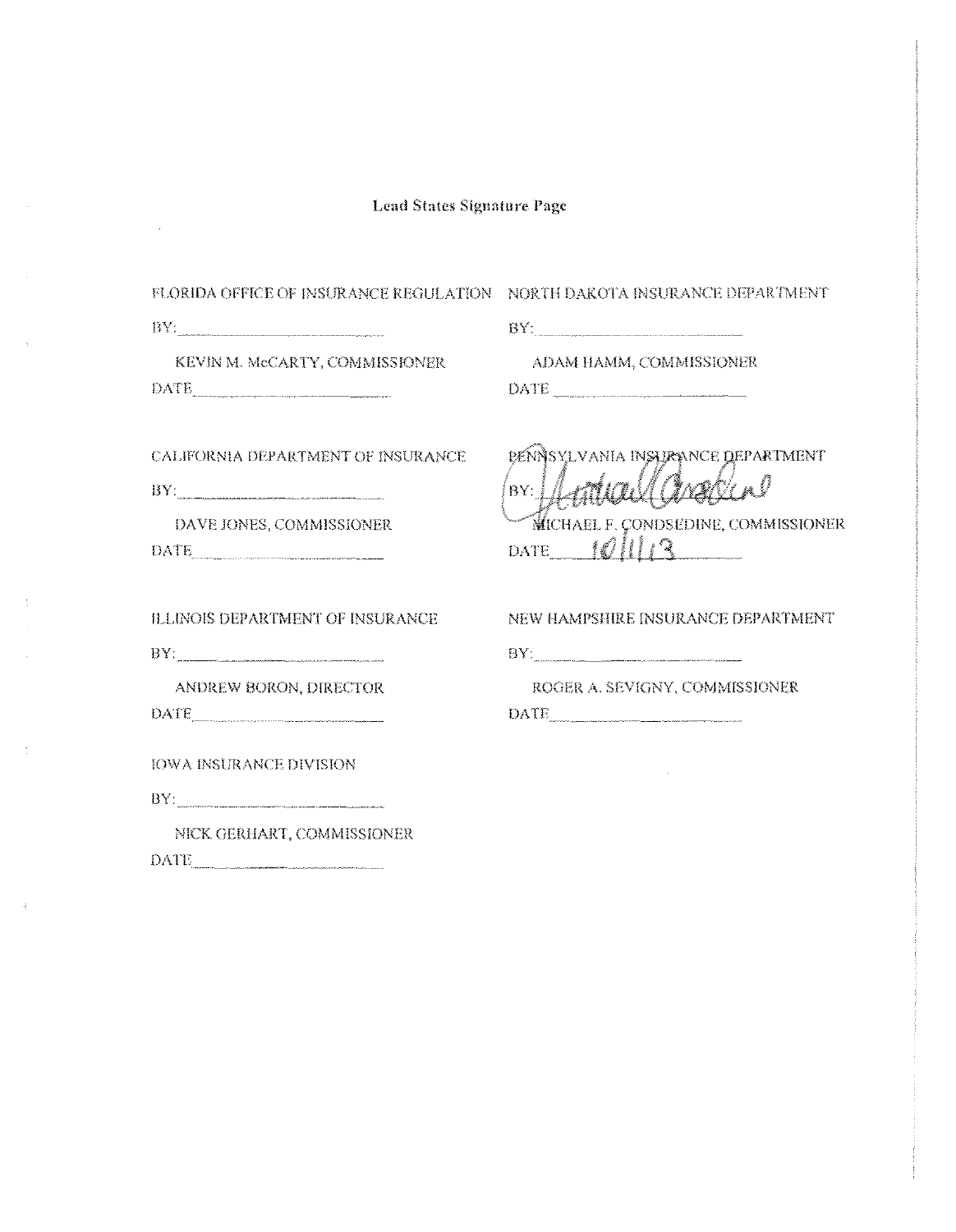| FLORIDA OFFICE OF INSURANCE REGULATION NORTH DAKOTA INSURANCE DEPARTMENT                                                                                              | BY:                                                                                                                                                                                                                                                                                                                                                                                                                                                                                                                                                                                   |  |  |
|-----------------------------------------------------------------------------------------------------------------------------------------------------------------------|---------------------------------------------------------------------------------------------------------------------------------------------------------------------------------------------------------------------------------------------------------------------------------------------------------------------------------------------------------------------------------------------------------------------------------------------------------------------------------------------------------------------------------------------------------------------------------------|--|--|
| BY:                                                                                                                                                                   |                                                                                                                                                                                                                                                                                                                                                                                                                                                                                                                                                                                       |  |  |
| KEVIN M. McCARTY, COMMISSIONER<br>$\begin{tabular}{ c c c } \hline \multicolumn{3}{ c }{\textbf{DATE}} & \multicolumn{3}{ c }{\textbf{DATE}} \\ \hline \end{tabular}$ | ADAM HAMM, COMMISSIONER<br>$\begin{minipage}{.4\linewidth} \textbf{DATE} \begin{minipage}{.4\linewidth} \label{eq:1} \end{minipage} \begin{minipage}{.4\linewidth} \begin{minipage}{.4\linewidth} \begin{minipage}{.4\linewidth} \begin{minipage}{.4\linewidth} \end{minipage} \end{minipage} \begin{minipage}{.4\linewidth} \begin{minipage}{.4\linewidth} \begin{minipage}{.4\linewidth} \end{minipage} \end{minipage} \begin{minipage}{.4\linewidth} \begin{minipage}{.4\linewidth} \begin{minipage}{.4\linewidth} \end{minipage} \end{minipage} \begin{minipage}{.4\linewidth} \$ |  |  |
| CALIFORNIA DEPARTMENT OF INSURANCE                                                                                                                                    | PENNSYLVANIA INSURANCE DEPARTMENT                                                                                                                                                                                                                                                                                                                                                                                                                                                                                                                                                     |  |  |
| BY:                                                                                                                                                                   | BY:                                                                                                                                                                                                                                                                                                                                                                                                                                                                                                                                                                                   |  |  |
| DAVE JONES, COMMISSIONER                                                                                                                                              | MICHAEL F. CONDSEDINE, COMMISSIONER<br>$\begin{tabular}{ c c c } \hline \textbf{DATE} & \textbf{\textcolor{blue}{\bf{0.0002}} & \textbf{\textcolor{blue}{\bf 0.0002}} \\ \hline \end{tabular}$                                                                                                                                                                                                                                                                                                                                                                                        |  |  |
| <b>ILLINOIS DEPARTMENT OF INSURANCE</b>                                                                                                                               | NEW HAMPSHIRE INSURANCE DEPARTMENT                                                                                                                                                                                                                                                                                                                                                                                                                                                                                                                                                    |  |  |
| BY: Andrew Born                                                                                                                                                       |                                                                                                                                                                                                                                                                                                                                                                                                                                                                                                                                                                                       |  |  |
| ANDREW BORON, DIRECTOR<br>DATE October 1, 2013                                                                                                                        | ROGER A. SEVIGNY, COMMISSIONER<br>$\begin{tabular}{c} DATE \end{tabular}$                                                                                                                                                                                                                                                                                                                                                                                                                                                                                                             |  |  |
| <b>IOWA INSURANCE DIVISION</b>                                                                                                                                        |                                                                                                                                                                                                                                                                                                                                                                                                                                                                                                                                                                                       |  |  |
|                                                                                                                                                                       |                                                                                                                                                                                                                                                                                                                                                                                                                                                                                                                                                                                       |  |  |
| NICK GERHART, COMMISSIONER                                                                                                                                            |                                                                                                                                                                                                                                                                                                                                                                                                                                                                                                                                                                                       |  |  |

 $\begin{tabular}{|c|c|} \hline \multicolumn{3}{|c|}{\text{DATE}} & \multicolumn{3}{|c|}{\text{DATE}} \\ \hline \end{tabular}$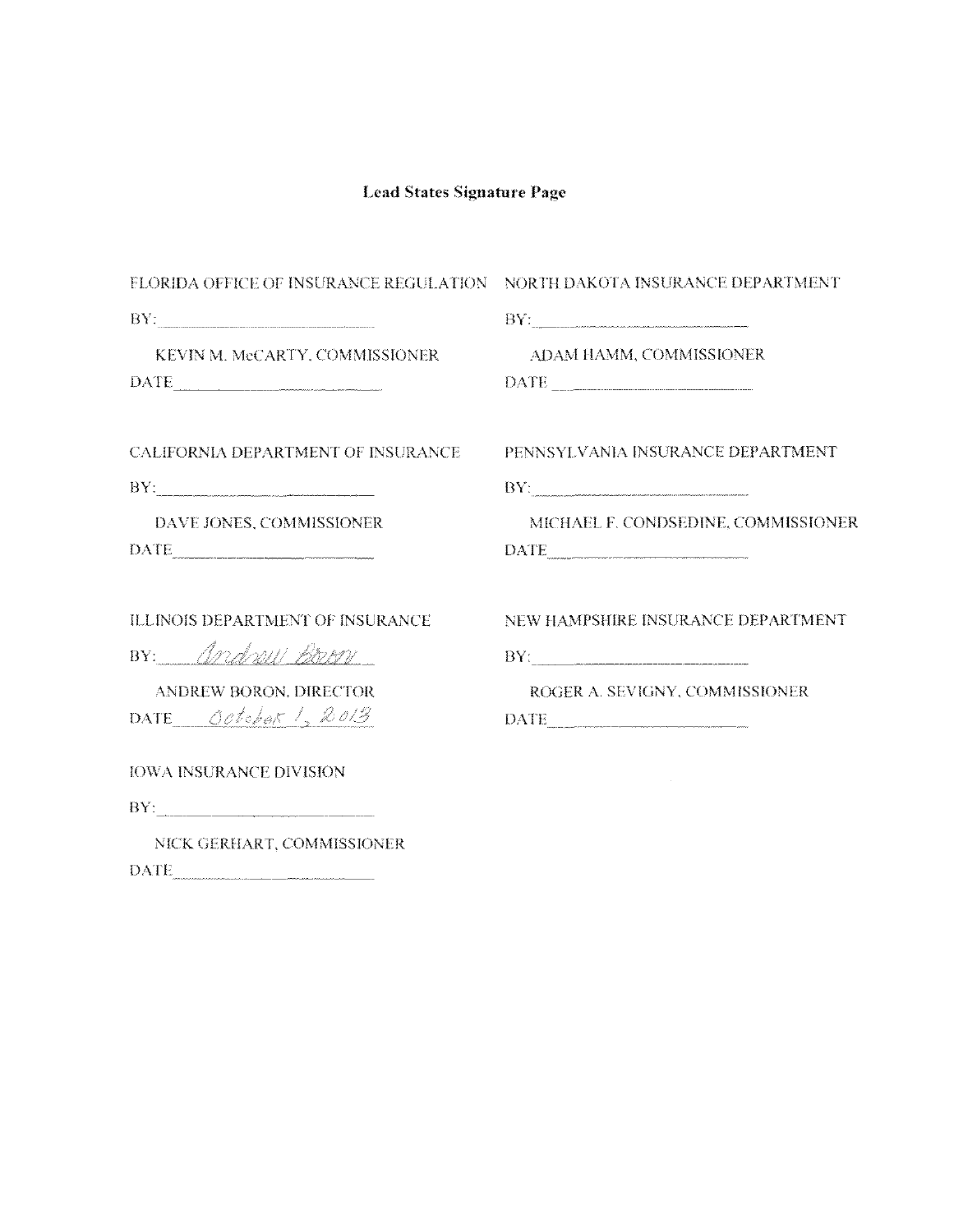$\mathcal{L}^{\text{max}}_{\text{max}}$ 

| FLORIDA OFFICE OF INSURANCE REGULATION NORTH DAKOTA INSURANCE DEPARTMENT<br>e de la produzione del componente del conservazione del componente del communicati del componente del communicati del communicati del communicati del communicati del communicati del communicati del communicati del communic<br>KEVIN M. McCARTY, COMMISSIONER<br>DATE                                    | ADAM HAMM, COMMISSIONER                                                                                        |
|-----------------------------------------------------------------------------------------------------------------------------------------------------------------------------------------------------------------------------------------------------------------------------------------------------------------------------------------------------------------------------------------|----------------------------------------------------------------------------------------------------------------|
| CALIFORNIA DEPARTMENT OF INSURANCE<br>DAVE JONES, COMMISSIONER                                                                                                                                                                                                                                                                                                                          | PENNSYLVANIA INSURANCE DEPARTMENT<br>${\rm BV}_{\!-}$<br>MICHAEL F. CONDSEDINE, COMMISSIONER                   |
| <b>ILLINOIS DEPARTMENT OF INSURANCE</b><br>$\mathbf{BV}_{\mathbb{Z}_{2m}^*}$ . The continuum continuum continuum continuum continuum continuum continuum continuum continuum continuum continuum continuum continuum continuum continuum continuum continuum continuum continuum cont<br>ANDREW BORON, DIRECTOR<br>DATE<br><b>IOWA INSURANCE DIVISION</b><br>NICK GERHART, COMMISSIONER | NEW HAMPSHIRE INSURANCE DEPARTMENT<br>$\mathcal{L}$<br>BY:<br>ROGER A. SEVIGNY, COMMISSIONER<br>DATE $10 - 10$ |

 $\sum_{i=1}^{\infty}\sum_{k=1}^{N_{\rm max}}$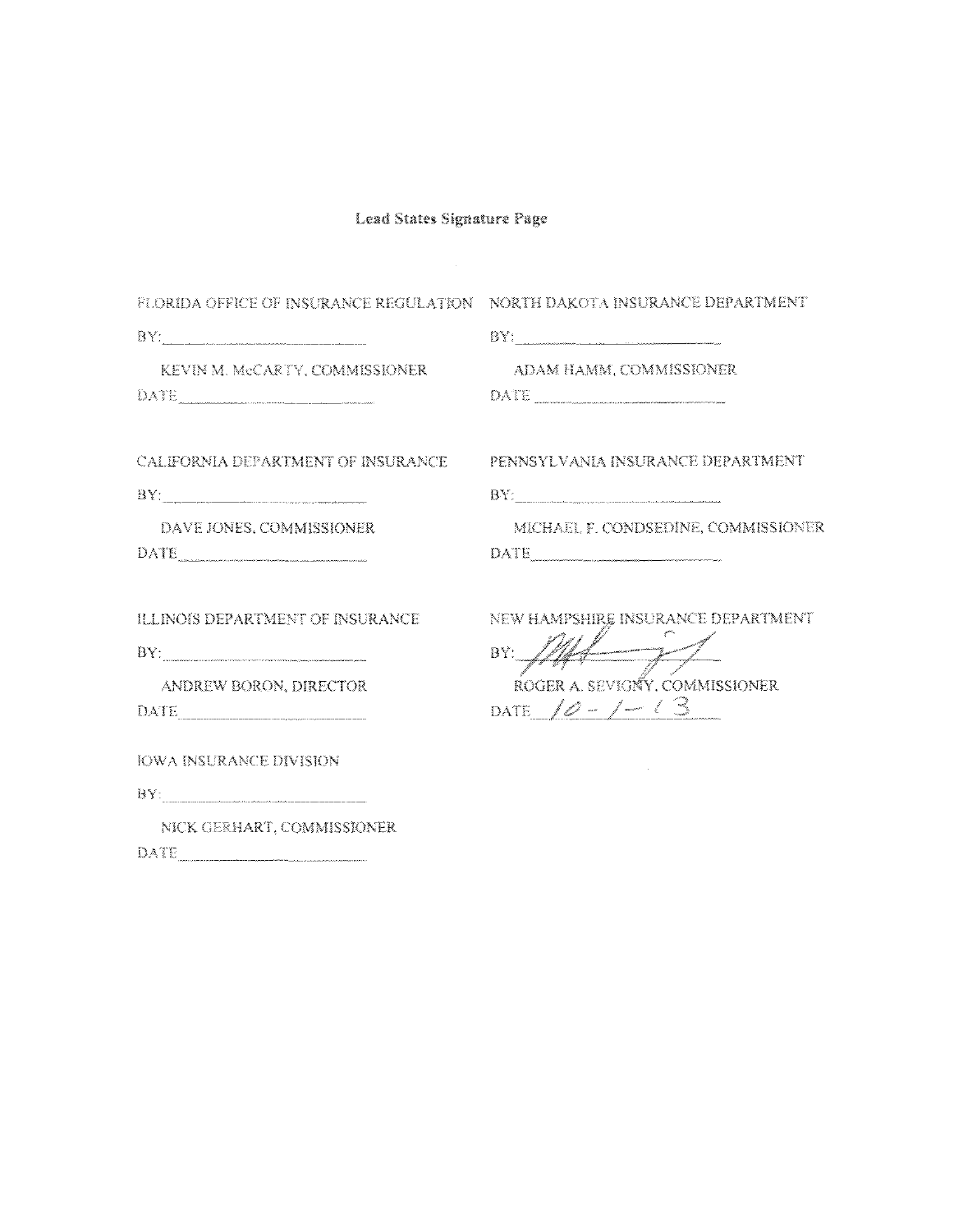| FLORIDA OFFICE OF INSURANCE REGULATION NORTH DAKOTA INSURANCE DEPARTMENT                                                                                                                                                                                                                                                                                                                                                                                                                                              |                                                                                                                                                                                                                                                                                                                                                                                                                                                                                                         |  |  |
|-----------------------------------------------------------------------------------------------------------------------------------------------------------------------------------------------------------------------------------------------------------------------------------------------------------------------------------------------------------------------------------------------------------------------------------------------------------------------------------------------------------------------|---------------------------------------------------------------------------------------------------------------------------------------------------------------------------------------------------------------------------------------------------------------------------------------------------------------------------------------------------------------------------------------------------------------------------------------------------------------------------------------------------------|--|--|
|                                                                                                                                                                                                                                                                                                                                                                                                                                                                                                                       |                                                                                                                                                                                                                                                                                                                                                                                                                                                                                                         |  |  |
| KEVIN M. McCARTY, COMMISSIONER                                                                                                                                                                                                                                                                                                                                                                                                                                                                                        | ADAM HAMM, COMMISSIONER<br>$\begin{tabular}{ c c c c } \hline \multicolumn{3}{ c }{\textbf{DATE}} & \multicolumn{3}{ c }{\textbf{DATE}} \\ \hline \multicolumn{3}{ c }{\textbf{DATE}} & \multicolumn{3}{ c }{\textbf{DATE}} \\ \hline \multicolumn{3}{ c }{\textbf{DATE}} & \multicolumn{3}{ c }{\textbf{DATE}} \\ \hline \multicolumn{3}{ c }{\textbf{DATE}} & \multicolumn{3}{ c }{\textbf{DATE}} \\ \hline \multicolumn{3}{ c }{\textbf{DATE}} & \multicolumn{3}{ c }{\textbf{DATE}}$                |  |  |
| <b>CALIFORNIA DEPARTMENT OF INSURANCE</b>                                                                                                                                                                                                                                                                                                                                                                                                                                                                             | PENNSYLVANIA INSURANCE DEPARTMENT                                                                                                                                                                                                                                                                                                                                                                                                                                                                       |  |  |
| BY:                                                                                                                                                                                                                                                                                                                                                                                                                                                                                                                   | BY:                                                                                                                                                                                                                                                                                                                                                                                                                                                                                                     |  |  |
| DAVE JONES, COMMISSIONER<br>$\begin{minipage}{.4\linewidth} \textbf{DATE} \end{minipage} \vspace{0.5cm} \begin{minipage}{.4cm} \begin{minipage}{.4cm} \begin{tabular}{lcccc} \textbf{DATE} \end{tabular} \end{minipage} \vspace{0.5cm} \begin{minipage}{.4cm} \begin{tabular}{lcccc} \textbf{DATE} \end{tabular} \end{minipage} \vspace{0.5cm} \begin{minipage}{.4cm} \begin{tabular}{lcccc} \textbf{DATE} \end{tabular} \end{minipage} \vspace{0.5cm} \begin{minipage}{.4cm} \begin{tabular}{lcccc} \textbf{DATE} \$ | MICHAEL F. CONDSEDINE, COMMISSIONER<br>$\begin{tabular}{ c c c } \hline \multicolumn{3}{ c }{\textbf{DATE}} & \multicolumn{3}{ c }{\textbf{DATE}} \\ \hline \multicolumn{3}{ c }{\textbf{DATE}} & \multicolumn{3}{ c }{\textbf{DATE}} \\ \hline \multicolumn{3}{ c }{\textbf{DATE}} & \multicolumn{3}{ c }{\textbf{DATE}} \\ \hline \multicolumn{3}{ c }{\textbf{DATE}} & \multicolumn{3}{ c }{\textbf{DATE}} \\ \hline \multicolumn{3}{ c }{\textbf{DATE}} & \multicolumn{3}{ c }{\textbf{DATE}} \\ \$ |  |  |
| ILLINOIS DEPARTMENT OF INSURANCE                                                                                                                                                                                                                                                                                                                                                                                                                                                                                      | NEW HAMPSHIRE INSURANCE DEPARTMENT                                                                                                                                                                                                                                                                                                                                                                                                                                                                      |  |  |
| BY:                                                                                                                                                                                                                                                                                                                                                                                                                                                                                                                   | BY:                                                                                                                                                                                                                                                                                                                                                                                                                                                                                                     |  |  |
| ANDREW BORON, DIRECTOR<br>$\begin{tabular}{c} DATE \end{tabular}$                                                                                                                                                                                                                                                                                                                                                                                                                                                     | ROGER A. SEVIGNY. COMMISSIONER<br>$\begin{minipage}{.4\linewidth} \textbf{DATE} \end{minipage} \vspace{-0.5mm}$                                                                                                                                                                                                                                                                                                                                                                                         |  |  |
| <b>IOWA INSURANCE DIVISION</b>                                                                                                                                                                                                                                                                                                                                                                                                                                                                                        |                                                                                                                                                                                                                                                                                                                                                                                                                                                                                                         |  |  |

NICK GERHART, COMMISSIONER DATE  $101313$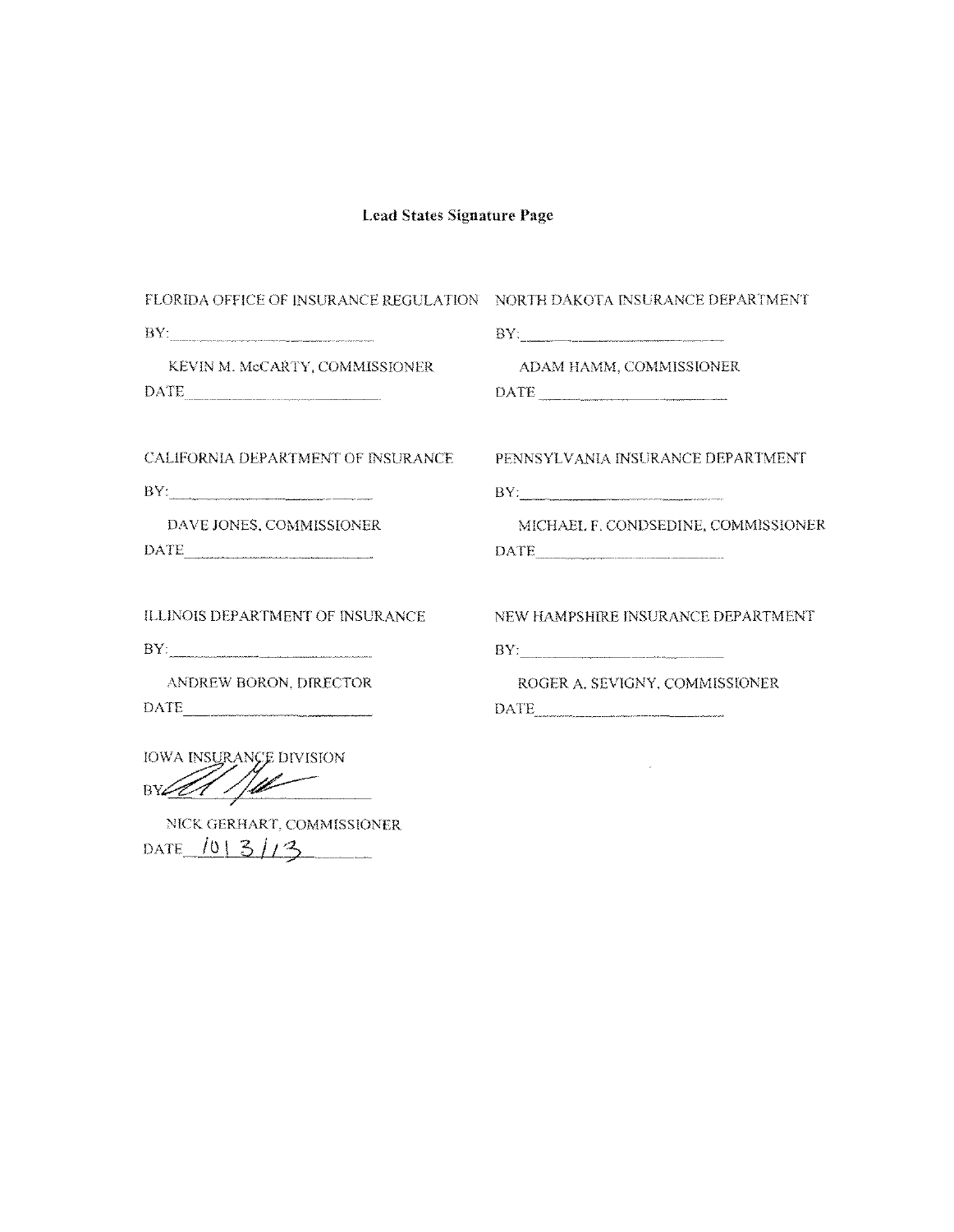### **SCHEDULE A**

### COPY OF THE RSA

 $[To be inserted.] \label{thm:1}$